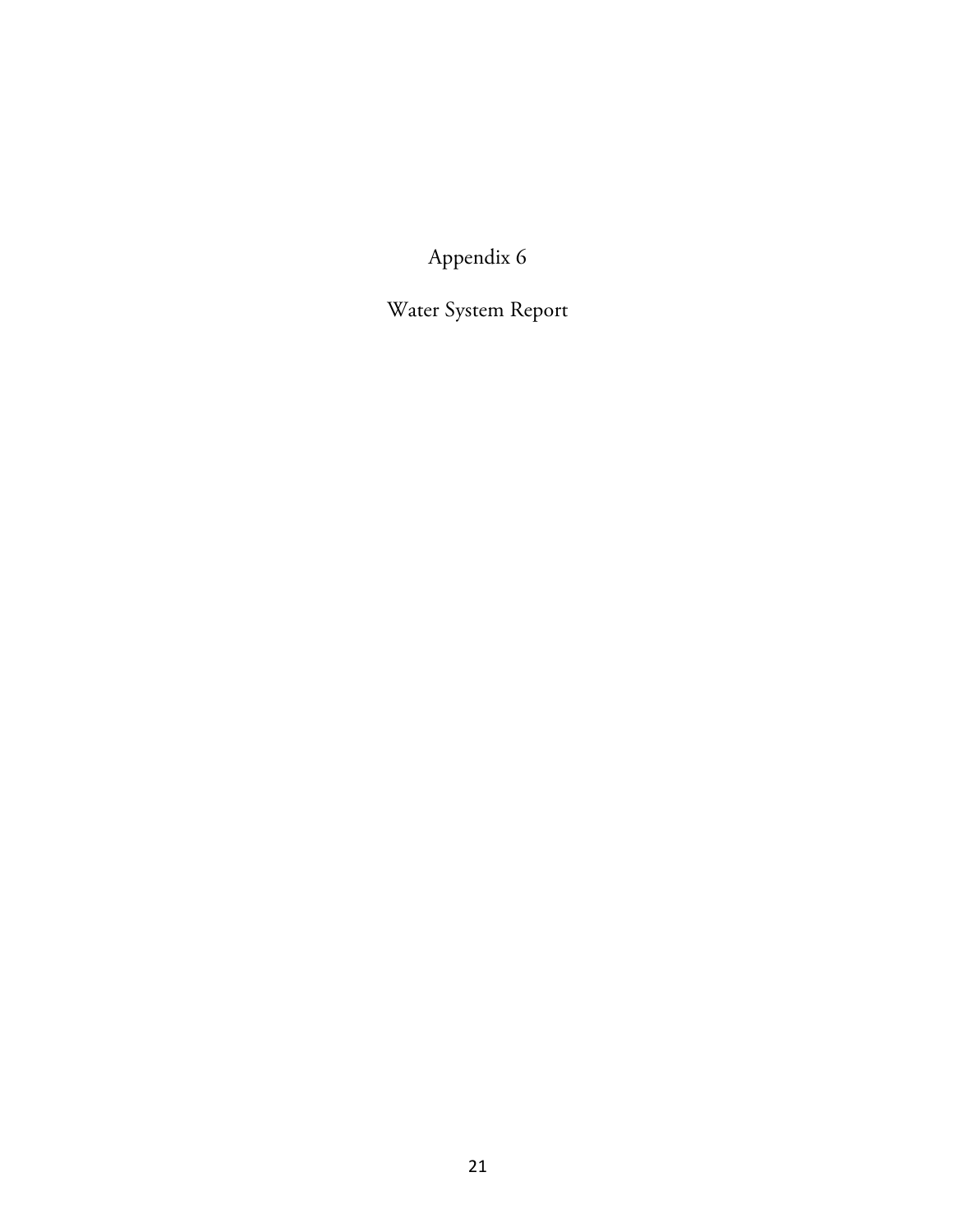

## **H HAYMEA ADOW WA ATER SY YSTEM PH HASE 1 TECHN NICAL ME EMO**

**TO: CC: FROM: DATE: ATTACHMENTS:** Conceptual Water System Exhibits **Morgan Landers, Town of Eagle Planning Director Brandon Cohen, Scott Schlosser, Rick Pylman** Gary Brooks, Project Manager - AEI **April 9, 20 018** 

The purpose of the memorandum is to describe the water distribution system proposed to serve the Haymeadow development project in Eagle, Colorado. An initial design was submitted and reviewed under Preliminary Plan through the Town of Eagle entitlement process and was outlined in the Preliminary Utility Impact Report dated November 2012 and Revised on August 15, 2013 .

## **Preliminary Plan Water System:**

The original concept for the water distribution system for the Haymeadow project was to have a single pressure zone for the project based on the highest feasible location for a water storage tank (WST). The design was to connect to the existing 24" DIP water main in Brush Creek Road at the location of the old town water plant where a PRV was installed to maintain pressure in the line that would be connected to the proposed Haymeadow WST. The tank and water system above the PRV would "float" hydraulically. line that would be connected to the proposed Haymeadow WST. The tank and water system<br>above the PRV would "float" hydraulically.<br>The Haymeadow distribution system was proposed to be a separate, single hydraulic pressure

zone fed by the proposed WST. This design would be a "build once" scenario and would provide all of the water storage needs for all phases of the project. The downside to this design was that it required extensive infrastructure to connect the Upper WST to the Brush Creek Road PRV and to extend a 12" distribution main line to the first phase of the subdivision which was located at the far western end of the site and the WST at the far eastern end. The preliminary design had 10,250 LF of 12" DIP versus 2,650 LF as proposed for Phase 1.

The design team has taken a new look at the water system to see if there would be opportunities to reduce the large upfront costs and uncertainty associated with the original design.

## **Proposed Phase 1 Water System Description:**

The proposed Haymeadow Phase 1 water system is shown on the attached Conceptual Water System Exhibits. A portion of the A1 Neighborhood falls within the existing Town pressure System Exhibits. A portion of the A1 Neighborhood falls within the existing Town pressure<br>zone which covers the majority of old town and the lower half of Eagle Ranch. The upper end of the pressure zone is at an elevation of 6730 which equates to approximately 50 psi static pressure. Phase 1 is proposed to tap into the existing 24" transmission line in Brush Creek Road with a loop of 12" DIP through Sylvan Lake Road and then 8" DIP distribution lines to serve the western half of development parcel A1. This design would allow the construction of a variety of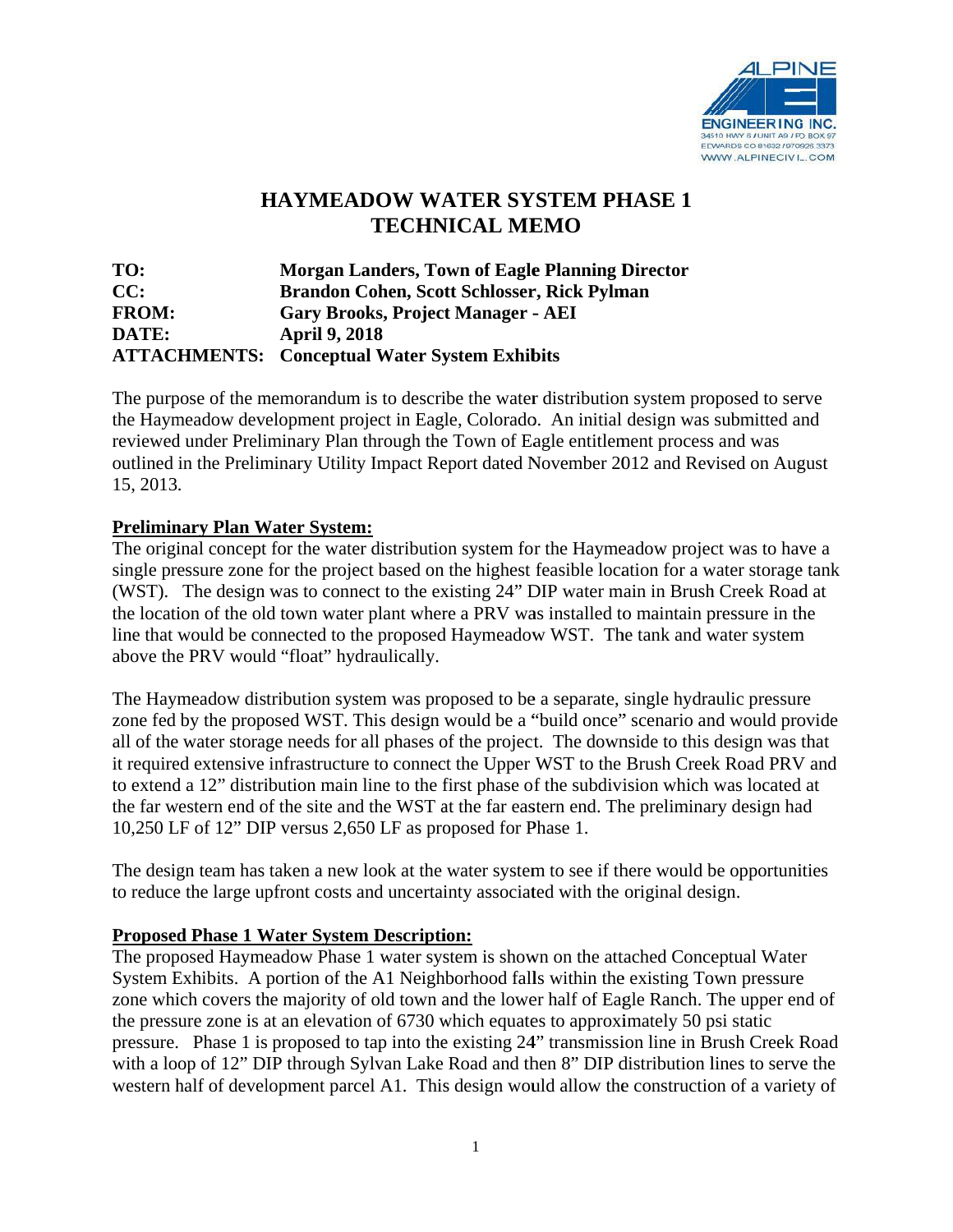

multi-family, duplex and single-family residential units without having to install long runs of 12" DIP distribution and transmission lines or a WST. As the A1 Parcel develops above the upper limit of the Town pressure zone, additional water system infrastructure will be required as shown the attached exhibits.

## **Future W Water Syste em:**

For future phases of construction, the proposed water system will require the extension of additional water mains and a water storage tank(WST). As part of the Phase 1 infrastructure additional water mains and a water storage tank(WST). As part of the Phase 1 infrastructure<br>design, a PRV vault is proposed to be installed at the low end of the system adjacent to Sylvan Lake Road (see attached Figure 1) so that when the future WST is in place, a PRV can be installed in the vault and the Phase 1 water system will become part of a single, overall water system for Haymeadow. Storage volumes could then be downloaded into the Town Pressure Zone during a high demand event in the lower zone.

The sizing of the water tanks should be reviewed in light of reduced water demand from smaller multi-family units, revisions to the Town's new EQR rate schedule and include allowances for decreased seasonal demand of outdoor irrigation through the implementation of the non-potable irrigation system.